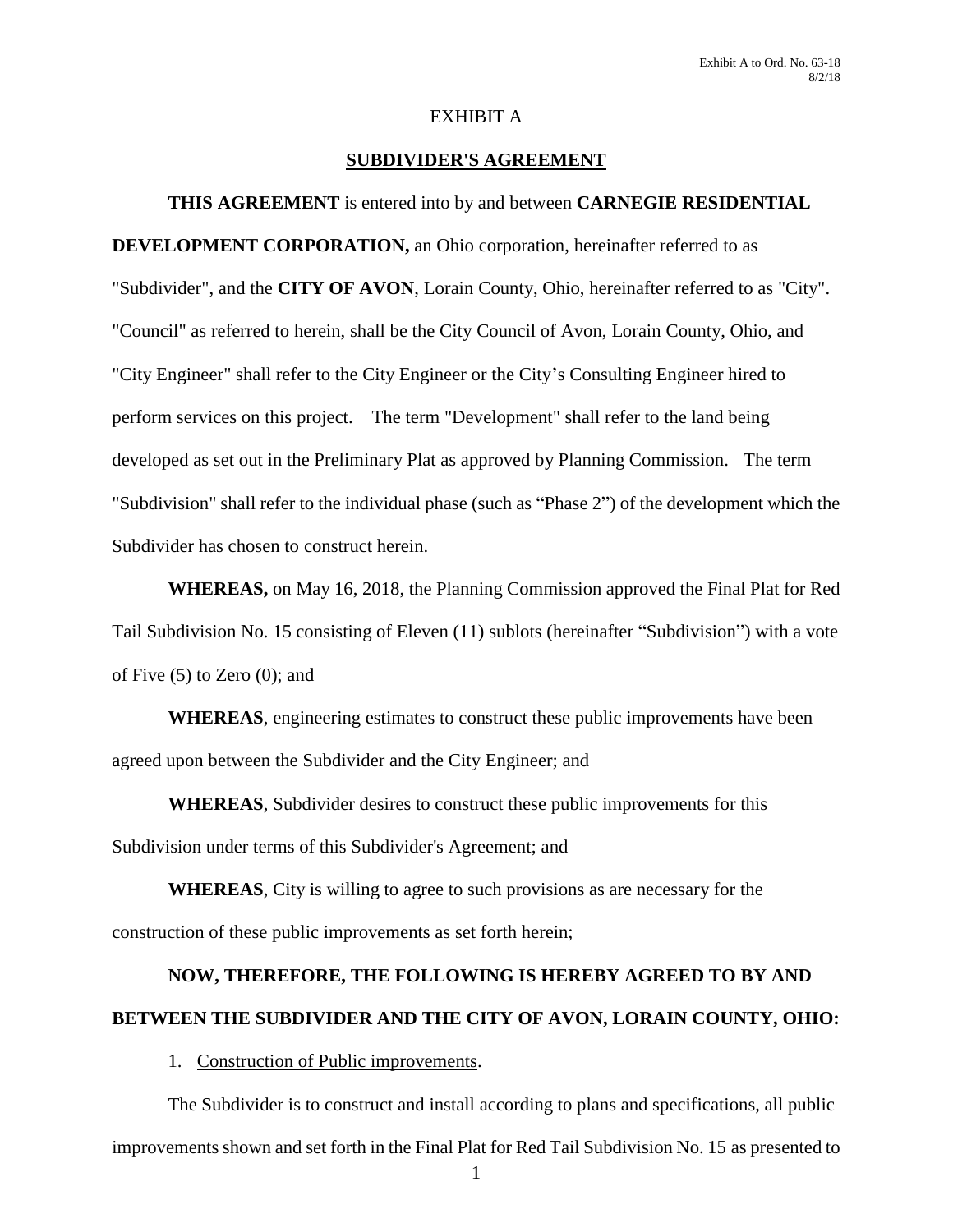Planning Commission on May 16, 2018. Said construction and installation shall be a prerequisite to obtaining any occupancy permits. Subdivider's obligation to construct said public improvements shall not be conditioned upon sale of lots in this Subdivision.

#### 2. Engineer's Estimated Cost of Public improvements.

The City Engineer has reviewed the estimated costs of construction of public improvements as submitted by the Subdivider's Engineer and concurs with said estimated cost in the amount of Four Hundred Sixty Nine Thousand Eight Hundred Twenty Five and 00/100 (\$469,825.00) Dollars.

### 3. Performance Bond Agreement.

Prior to the commencement of construction of public improvements, Subdivider shall request a preconstruction meeting. Forty-Eight (48) hours prior to the preconstruction meeting, the Subdivider shall provide a financial guarantee of performance to the Finance Director of the City of Avon in the form of a Performance Bond, a copy of which is attached hereto as Exhibit A-1, or a bond with substantially the same effect, in the amount of Five Hundred Sixteen Thousand Eight Hundred Seven and 50/100 (\$516,807.50) Dollars which is One Hundred Ten (110%) percent of the total Engineer's estimate of costs. In lieu of a bond, (a) a letter of credit, drawn on a federally insured financial institution, payable to the City, (b) cash, (c) certificates of deposit conditionally assigned to the City made by a federally insured financial institution or (d) a combination of these items, in that total amount, may be delivered to the City. No construction of public improvements shall commence until said financial guarantee of performance has been provided to, and approved by, the Finance Director. This financial guarantee shall be released to Subdivider upon completion of all public improvements to be accepted by the City for this phase of the Development to the satisfaction of the City Engineer and upon passage of an ordinance by Council accepting the public improvements.

4. Deposit for Engineering, Construction Inspection, and Material Testing Fees.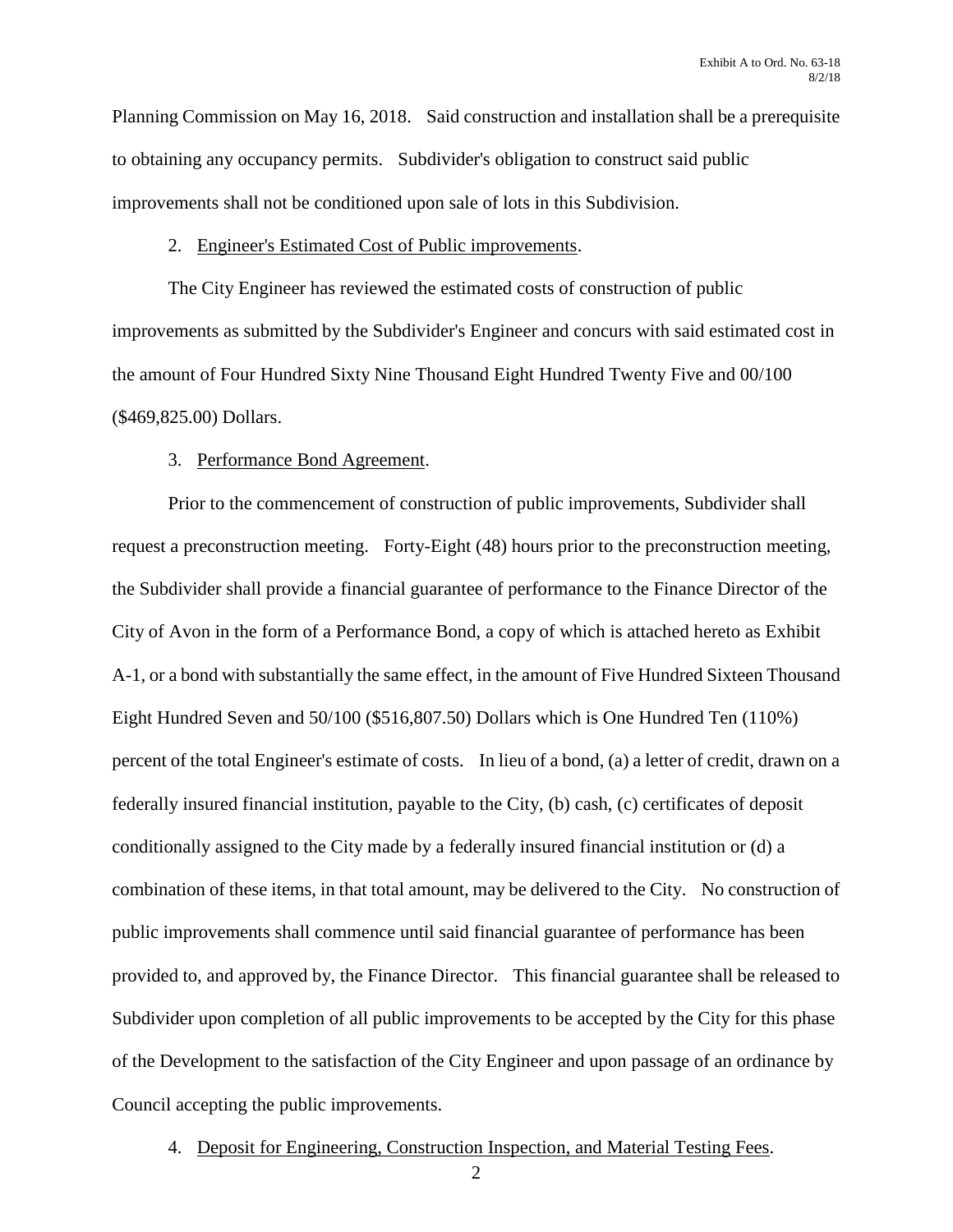Prior to this Subdivider's Agreement being placed on Council's agenda for approval by ordinance, the Subdivider shall deposit the sum of Twenty Eight Thousand One Hundred Eighty Nine and 50/100 (\$28,189.50) Dollars with the Finance Director of the City of Avon to cover the engineering fees commensurate with the work performed, including construction inspection and material testing fees. Should actual expenses exceed the required deposit, the City reserves the right, at any time, to demand additional funds be deposited under this section to cover current or future engineering, construction inspection, and material testing fees. Failure to make the required deposits with the Finance Director within three (3) business days of said Director's written request shall constitute and be considered cause for the City to suspend any further development work by the Subdivider until such time as the Subdivider is in full compliance with this Section. The City shall not accept public improvements in any Subdivision until all engineering, construction inspection and material testing fees have been paid.

Any deposit over and above actual expenses for engineering in this Phase of the Subdivision shall be retained by the City and shall be released to the Subdivider only after the completion of all public improvements for the entire Development to the satisfaction of the City Engineer.

# 5. Stabilization Deposit.

Prior to this Subdivider's Agreement being placed on Council's agenda for approval by ordinance, the Subdivider shall deposit the sum of Five Hundred Fifty and 00/100 (\$550.00) Dollars (\$50 x 11 sublots) with the Finance Director of the City of Avon for stabilization costs set forth in ACO §1052.11(b).

# 6. Stormwater Inspection.

Prior to this Subdivider's Agreement being placed on Council's agenda for approval by ordinance, the Subdivider shall deposit the sum of One Thousand Five Hundred (\$1,500.00)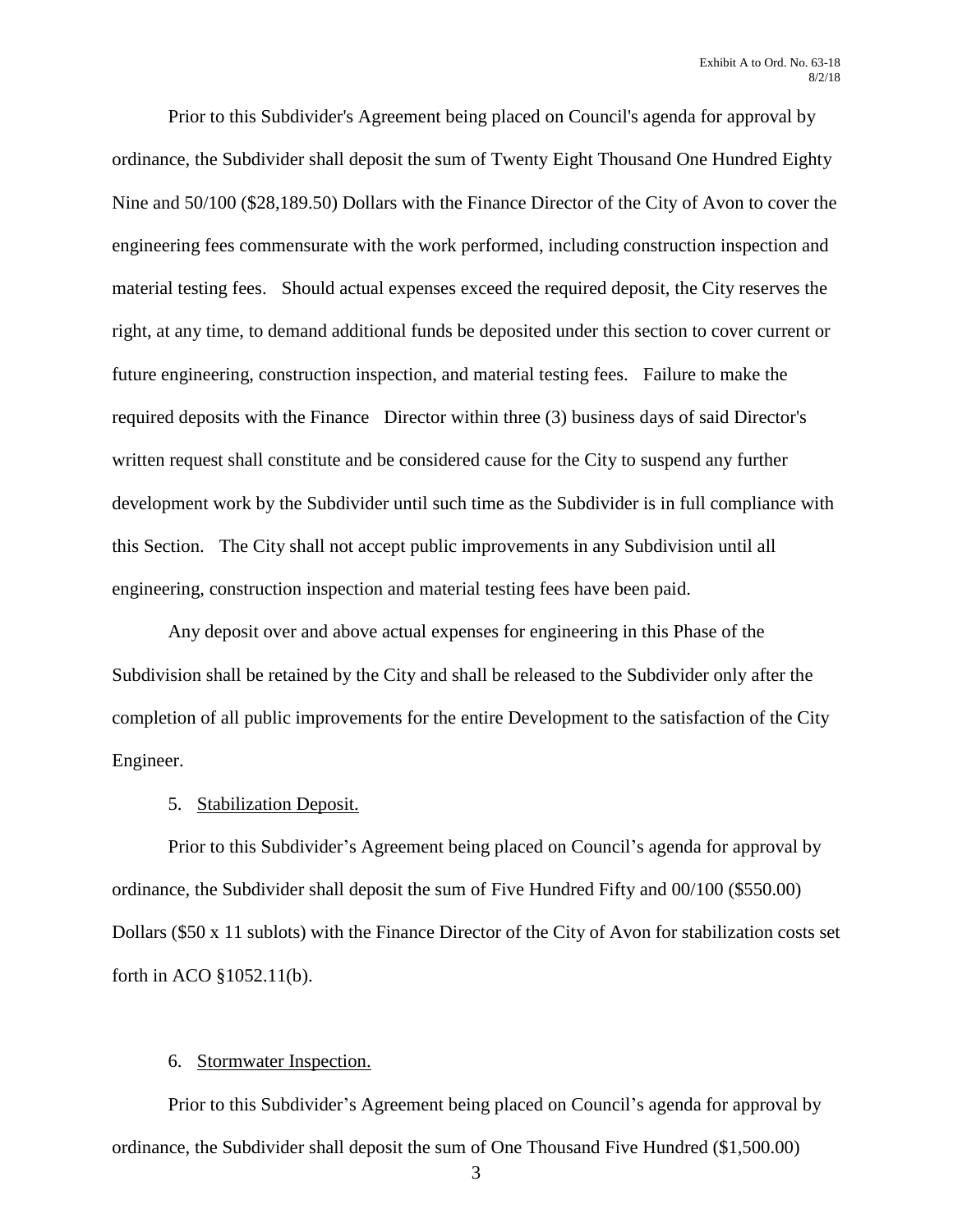Dollars with the Finance Director of the City of Avon for the stormwater inspection fee required under ACO  $$1052.11(c)$ .

### 7. Deposit for Legal Fees.

Prior to this Subdivider's Agreement being placed on Council's agenda for approval by ordinance, the Subdivider shall deposit the sum of Two Thousand Five Hundred and 00/100 (\$2,500.00) Dollars with the Finance Director of the City of Avon to cover the legal expenses commensurate with the work performed. Should actual expenses exceed the required deposit, the City reserves the right, at any time, to demand additional funds be deposited under this section to cover current or future legal fees. Failure to make the required deposits with the Finance Director within three (3) business days of said Director's written request shall constitute and be considered cause for the City to suspend any further development work by the Subdivider until such time as the Subdivider is in full compliance with this Section. The City shall not accept public improvements in any Subdivision until all legal fees have been paid. Any deposit over and above actual legal expenses for this Phase of the Subdivision shall be retained by the City and shall be released to the Subdivider only after the completion of all public improvements for the entire Development to the satisfaction of the City Engineer and the Law Director.

# 8. Deposit for Miscellaneous Costs.

In order to provide the City with adequate funds to cover miscellaneous costs incurred by the City relating to this Subdivision, the Subdivider shall deposit the sum of Five Thousand and 00/100 (\$5,000.00) Dollars with the Director of Finance of the City of Avon. This deposit shall be made prior to an ordinance to accept public improvements pertinent to the Subdivision being placed on Council's agenda for action. This deposit shall be held by the Director of Finance for a period of three (3) years from the date of Council's acceptance of the public improvements in said Subdivision by ordinance.

9. Indemnification and Liability Insurance.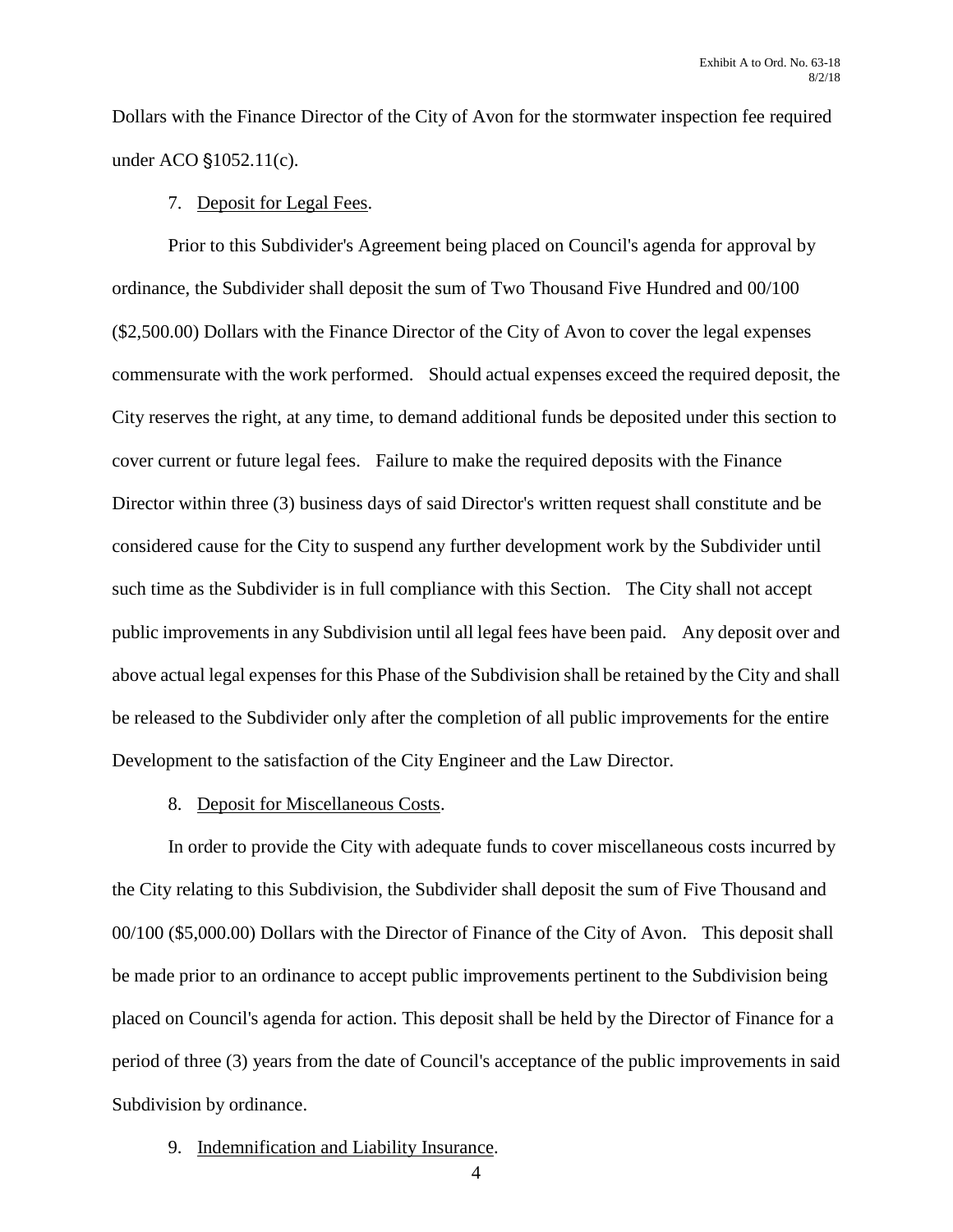The Subdivider hereby agrees to hold the City of Avon, its officers, directors, agents and employees harmless and to indemnify them against all claims, expenses and liability as a result of loss or injury arising out of the clearing of land or construction of the Subdivision and public improvements.

Prior to the commencement of any construction on the Subdivision site, Subdivider agrees to provide the City with proof of One Million (\$1,000,000.00) Dollars liability insurance protecting the City from liability arising out of the development of the Subdivision and public improvements. Subdivider shall not allow this insurance to expire earlier than the effective period of any maintenance bond, and shall provide a certificate evidencing such insurance policy, to remain, at all times, with the Director of Finance of the City.

# 10. Title Insurance.

Prior to recording of the final Plat, the Subdivider shall furnish title insurance in the amount of One Hundred Thousand (\$100,000.00) Dollars, covering the lands to be dedicated to the City of Avon as indicated on the final Plat and showing legal title to such dedicated lands in the name of the City when the final Plat is filed for record.

# 11. Maintenance Bond.

Prior to being placed on Council's agenda for acceptance of public improvements in this Subdivision, Subdivider shall deposit with the Director of Finance a Three (3) year maintenance bond for streets, pavement, storm and sanitary sewers, water systems, street lighting systems and facilities appurtenant thereto in the amount of Forty Six Thousand Nine Hundred Eighty Two and 50/100 (\$46,982.50) Dollars, which represents ten percent (10%) of the estimated cost of said public improvements.

# 12. Sidewalk Deposit.

Subdivider's estimated cost for sidewalk is Twenty One Thousand Six Hundred Fifteen and 00/100 (\$21,615.00) Dollars. Should sidewalks not be completed at the time of acceptance of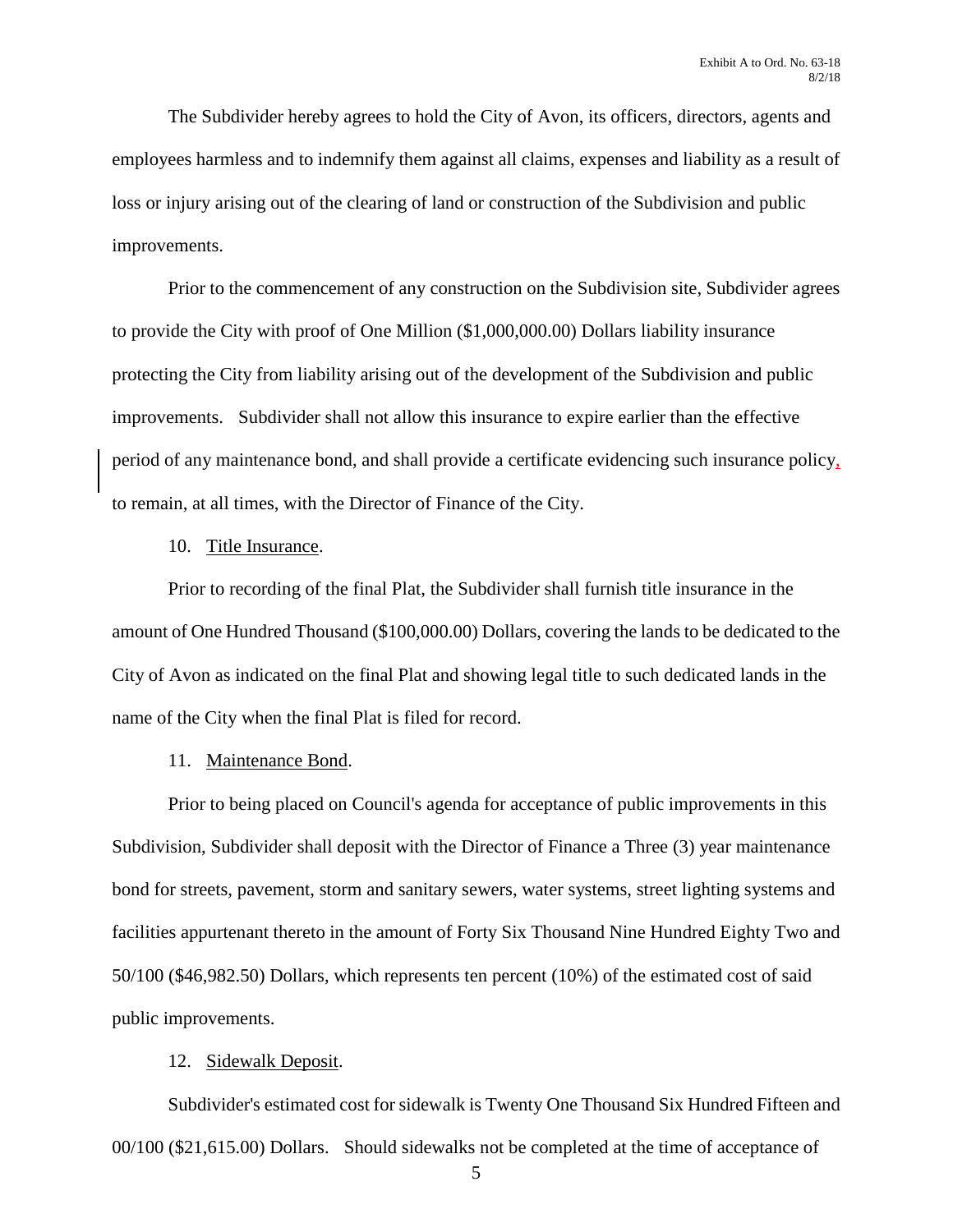public improvements by City Council, the Subdivider shall deposit with the Office of the Director of Finance a cash deposit in the amount of Thirty Two Thousand Four Hundred Twenty Two and 50/100 (\$32,422.50) Dollars, which is 150% of the Subdivider's estimate for construction of sidewalks. This deposit must be made prior to Council placing an ordinance to accept public improvements pertinent to the Subdivision on its agenda. The Subdivider will be entitled to incremental refunds of 25% of the total amount deposited upon installation of each quarter  $(\frac{1}{4})$  of the total sidewalk to be installed and upon verification of same by the Service Director.

Subdivider must install sidewalks throughout the Subdivision within Thirty (30) months of the date on which the City passes an ordinance accepting public improvements. In the event that sidewalks are not installed within this period, the City may, but shall not be required to install the sidewalks. The City shall charge to the Subdivider any additional costs incurred that are not covered by the sidewalk deposit and Subdivider shall pay said costs within thirty (30) days after receipt of an itemized invoice therefor.

# 13. Tree Deposit.

Prior to an ordinance being placed on Council's agenda for acceptance of public improvements in this subdivision, Subdivider will deposit with the Finance Director of the City of Avon the sum of Three Thousand Twenty Five and 00/100 (\$3,025.00) Dollars to assure compliance with the requirement of planting of One (1) tree per sublot (\$275 x 11) in the Subdivision. The deposit will be refunded by the Finance Director upon verification by the Service Director that trees have been planted in compliance with this Agreement and the Codified Ordinances of the City of Avon.

14. Deposit for Street and Traffic Control Signage and Pavement Markings.

Prior to an ordinance being placed on Council's agenda for acceptance of public improvements in this subdivision, Subdivider shall deposit with the Director of Finance the amount of Five Hundred Fifty and 00/100 (\$550.00) Dollars (11 lots x \$50.00 per lot) for street

<sup>6</sup>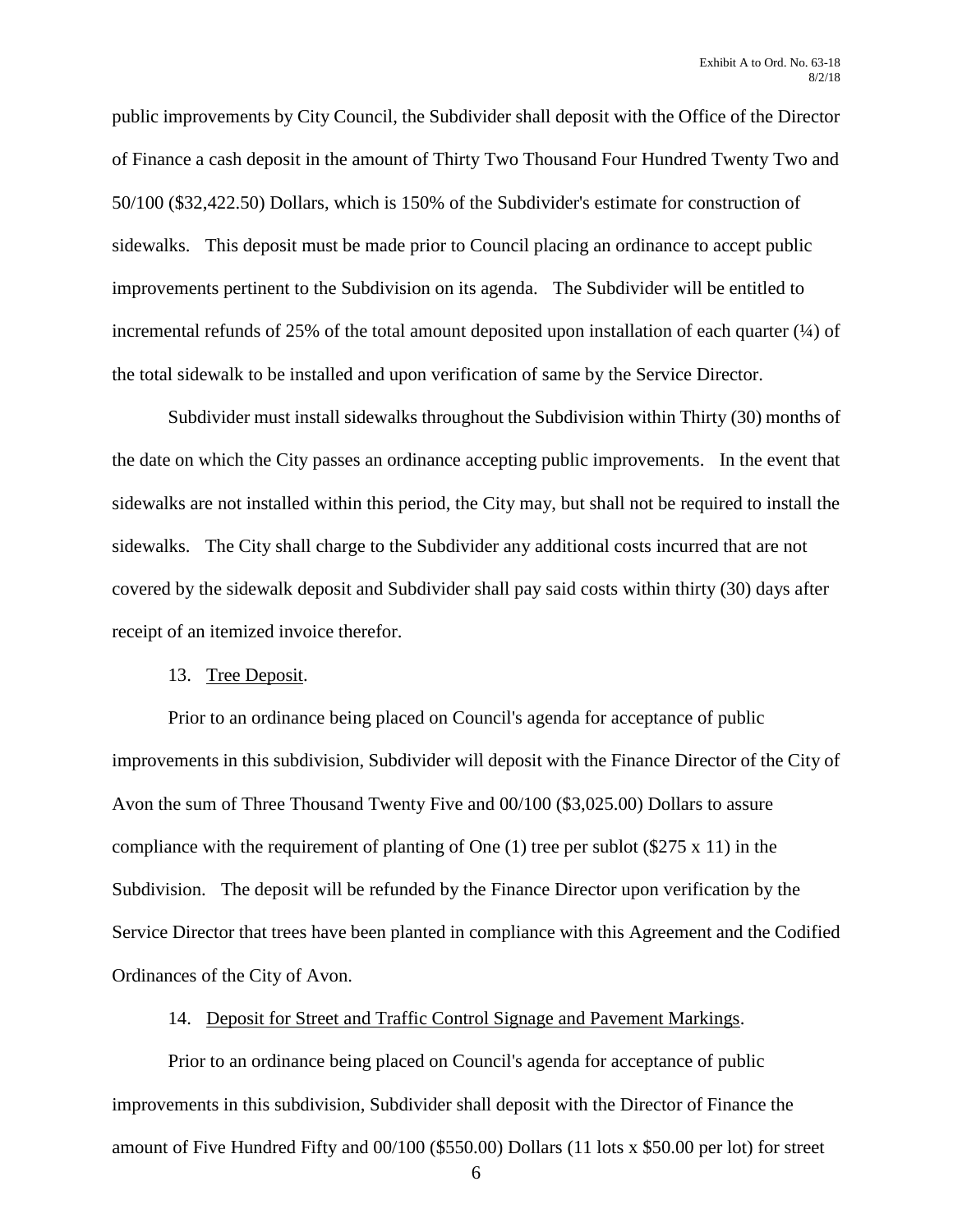and traffic control signage and pavement markings. The deposit shall be held by the City for a two (2) year period commencing with the passage of the ordinance accepting the public improvements. In the event the Subdivider fails to complete the street and traffic control signage and pavement markings as required herein within said two (2) year period, said sum shall be expended by the City exclusively for the costs of placement of street and traffic control signage and pavement markings as shall be determined by the Director of Public Service within the Subdivision and shall be based on current City Standards. Upon completion of the street and traffic control signage and pavement markings, or at the expiration of this Two (2) year period, whichever is earlier, any amount remaining on deposit with the City shall be refunded to the Subdivider with the approval of the Service Director.

#### 15. Deposit for Mechanical Traffic Control Devices.

The Subdivider is not installing any mechanical traffic control devices in this Subdivision. As such, Subdivider will not be required to post a deposit for mechanical traffic control devices.

# 16. Sublots Within Floodplain.

Subdivider agrees to obtain a conditional letter of map revision (CLOMR) for any land which is located within a special flood hazard area (SFHA) prior to the commencement of any work in said area. Said conditional letter of map revision (CLOMR) shall be granted by the Federal Emergency Management Agency (FEMA) and be supported by an appropriate hydrologic and hydraulic analysis. In any case, if any land within the Subdivision is located within a SFHA, Subdivider agrees to obtain a letter of map revision (LOMR) from FEMA prior to an ordinance being placed on Council's agenda for acceptance of public improvements in this Subdivision. The Subdivider must comply with all design standards set forth in Chapters 1050, 1051 and 1464 of the Avon Codified Ordinances.

#### 17. Model Home.

The City of Avon hereby grants Subdivider an exception to the City's subdivision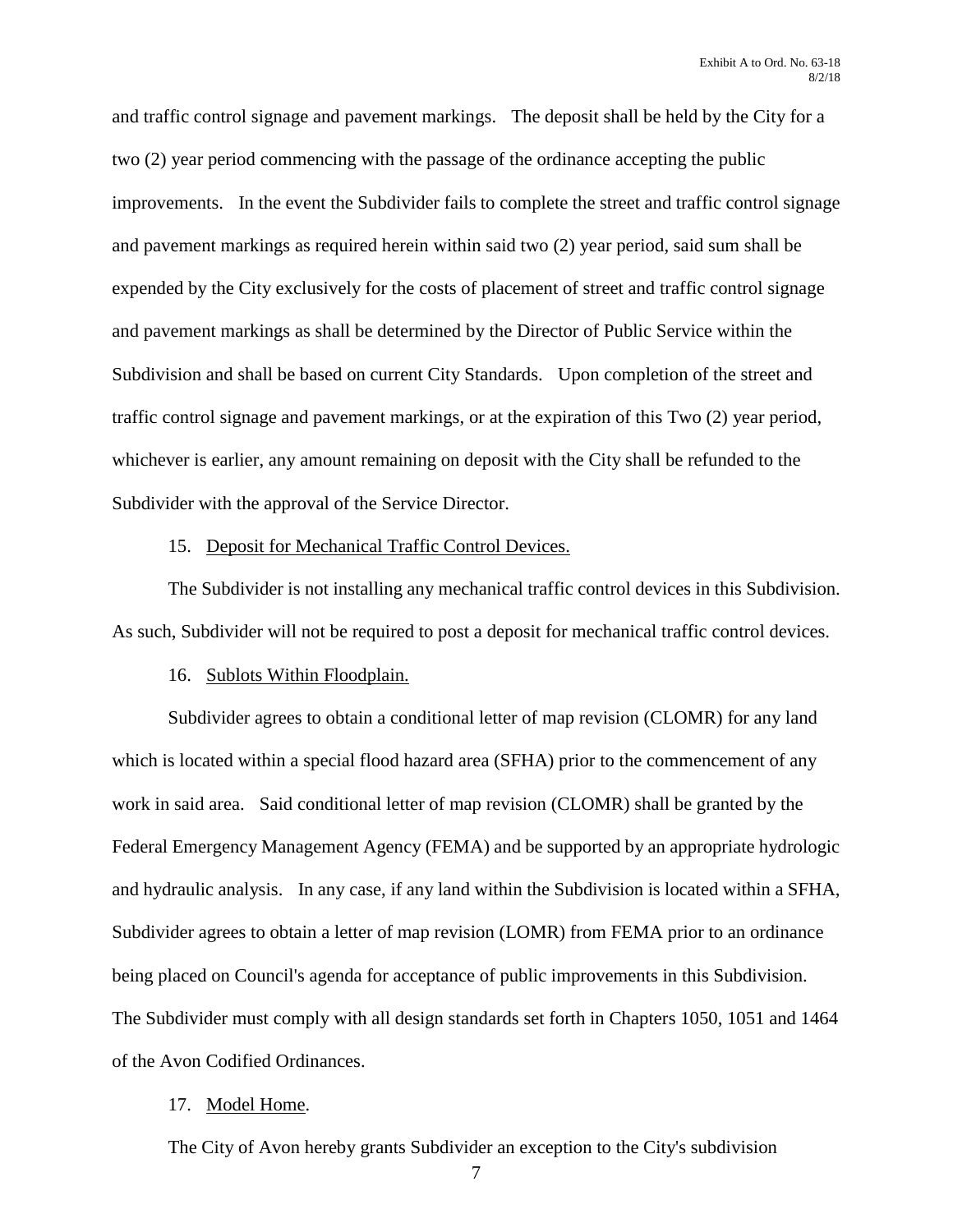regulations and will allow a building permit for the construction of Two (2) model homes in the Subdivision prior to acceptance of dedication of public improvements by City Council. However, prior to the issuance of said building permits, Subdivider must have constructed all utilities and a street in front of the model home(s). A sidewalk shall be constructed in front of the model home(s) immediately upon completion of the model home(s). No occupancy permit will be issued for the model home(s) until construction of all public improvements in the Subdivision is completed, and an ordinance accepting the dedication of public improvements in the Subdivision is passed by City Council.

# 18. Assessments.

Subdivider agrees to pay all outstanding assessments, if any, to the appropriate governmental entity. Conclusive proof that said assessments have been paid must be submitted to the Finance Director prior to an ordinance being placed on Council's agenda for acceptance of public improvements in this Subdivision.

# 19. Payment or Satisfaction of Delinquent or Outstanding Obligations.

Unless otherwise specified in this document, prior to this Subdivider's Agreement being placed on Council's Agenda for approval by ordinance, any monies owed by the Subdivider to the City of Avon, as determined by the City Finance Director, and which remain unpaid, shall be paid by the Subdivider or approved as satisfied by the City Finance Director.

# 20. Miscellaneous Provisions.

# Off-Site Public improvements.

Where applicable, the Subdivider agrees to construct and install off-site public improvements pursuant to plans and specifications approved by the City of Avon. The financial guarantees for said off-site public improvements have been included in the Performance Bond and Maintenance Bond set forth in this Agreement.

# Off-Site Storm Drainage.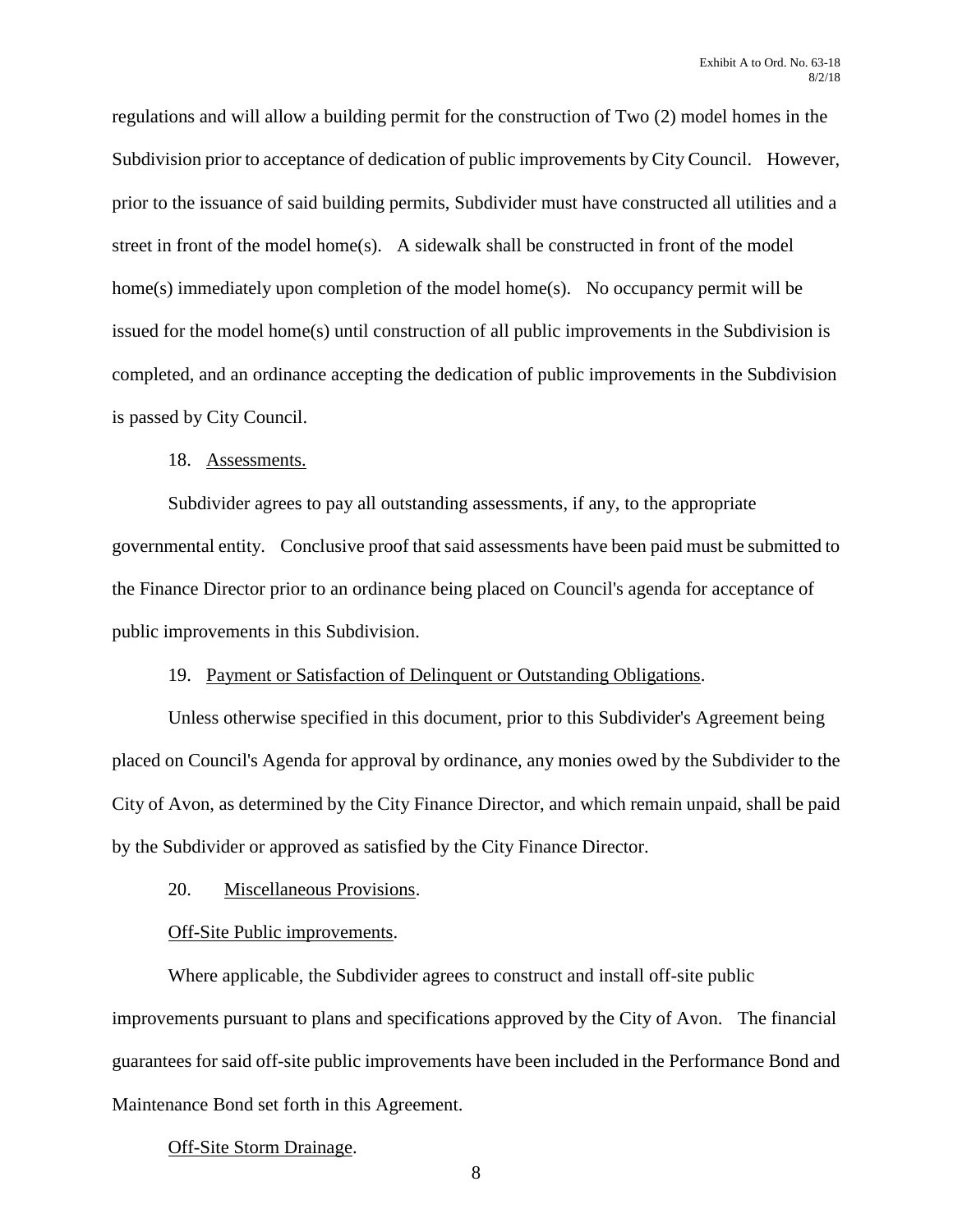Where applicable, the Subdivider agrees to comply with plans and off-site drainage approved by the City Engineer and shall perform the clearing and cleaning of ditches and land reasonably necessary at its expense. The City will provide the Subdivider with access to land owned and controlled by the City for this purpose and the Subdivider shall be responsible for obtaining licenses or easements on all private lands necessary to satisfy the drainage plans approved by the City Engineer.

#### 21. Time for Completion of Public improvements.

Except as expressly permitted otherwise in this Agreement, all public improvements are to be completed within a period of Twelve (12) months from Council's adoption of the ordinance approving this Subdivider's Agreement unless Council extends this period of time by legislative action. Except as expressly permitted otherwise in this Agreement, in the event that construction of public improvements is not instituted within this Twelve (12) month period or within the period pursuant to an extension granted by the City, Subdivider shall, if requested by the City Engineer, provide new engineering estimates of cost of construction of public improvements for the Subdivision and the City Engineer may require, if necessary, the performance bond, maintenance bond and engineering and legal fee deposits to be updated to reflect the revised Engineer's estimate of cost.

# 22. Actual Costs of Public improvements.

The Subdivider, prior to passage of ordinance accepting public improvements, shall submit to the Finance Director of the City the actual costs of public improvements itemized as to roadway (length, width, type, unit cost, street name), traffic control (signalization, location, cost), sanitary sewers (length by size, unit cost, street location), storm sewers (length by size, unit cost, street location) water distribution (length by size, unit cost, street location), park/bike trail(s) (if applicable, length, width, unit cost, location) and pump station(s) (if applicable, cost, location, description) that are to be accepted by the City. The costs for these items shall include all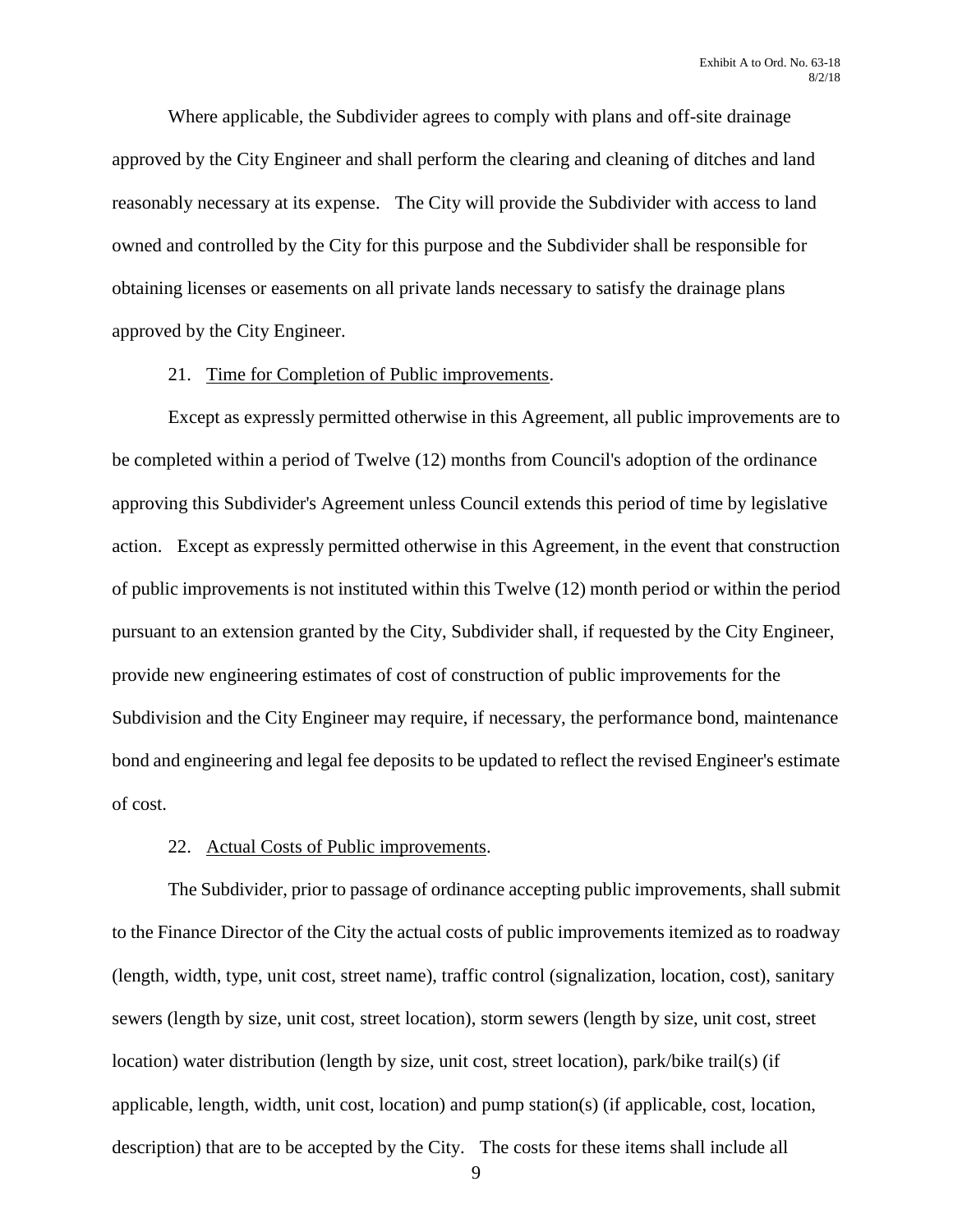incidentals such as hydrants, valves, manholes, catch basins, etc., as necessary to construct the improvement.

#### 23. Engineer's As-Built Documents.

Subdivider shall file with the City Planning Department as-built documents per City Construction Standards and City Planning Ordinances prior to an ordinance being placed on Council's agenda for acceptance of public improvements in this Subdivision. The as-built documents shall be submitted in hard copy and in electronic form. Electronic copy shall be submitted on the appropriate digital media in DWG and PDF formats.

### 24. Stormwater Drainage Improvement Fund.

Prior to being placed on Council's agenda for acceptance of improvements in this Subdivision, Subdivider shall deposit with the Director of Finance the sum of Six Thousand Eight Hundred Fourteen and 04/100 (\$6,814.04) Dollars (\$783.25 x 8.6997 acres). This deposit shall be placed into City Fund No. 273 in accordance with ACO §1050.17(b).

### 25. Storm Water Detention and Fee.

Due to the location of this Subdivision, the City Engineer requires on-site storm water detention. The Subdivider has constructed storm water detention in this Subdivision in prior phases. The City's storm water detention fee for this phase of development is calculated to be \$40,090.48. (Developed Area (8.6997 Acres x \$4,608.26/Acre.) As such, the Engineers estimated for the cost of construction of on-site storm water detention in this Phase 15, including the cost of land, exceeds the storm water detention fee for this phase as provided for in Ordinance No. 44-93. Therefore, pursuant to Ordinance No. 44-93, no storm water detention fee shall apply.

# 26. Homeowners Association, Storm Water Detention Area, Common Areas and

#### Easements.

Subdivider shall require the formation of a Homeowner's Association which shall assume responsibility for all maintenance, upkeep, repair, replacement and management of the storm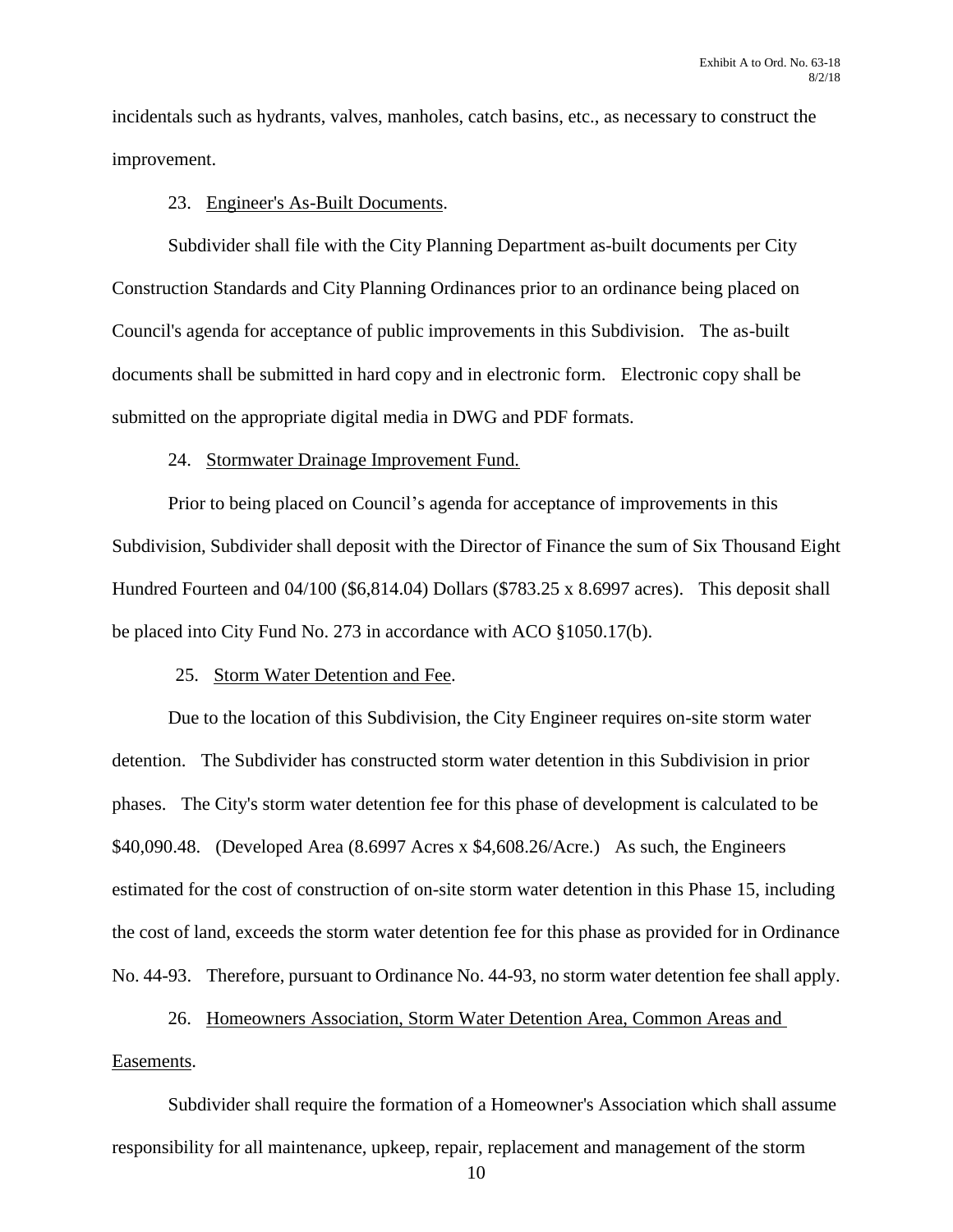water detention area or other common area. The rules of the Homeowner's Association shall prohibit the construction of any improvement or structure or the retention of any obstruction of any kind in the storm water detention area, common areas or easements. Said rules shall include the establishment of a special fund approved by the City Engineer and Law Director for the sole purpose of maintaining the storm water detention area and its pertinent easements.

Prior to an ordinance being placed on Council's agenda for acceptance of public improvements in this Subdivision, the rules or bylaws of the Homeowner's Association pertaining to the maintenance, upkeep, repair, replacement and management of the storm water detention area or other common areas shall be approved by the Director of Law of the City, and reference to such rules or bylaws of the Homeowner's Association shall be contained in the recorded Plat. All conveyances of Sublots by the Subdivider shall contain deed restrictions referring to the requirement of membership in the Homeowner's Association. Should the Homeowner's Association fail to maintain the storm water detention area or other common areas, the City may enter upon the land and perform any necessary maintenance, repair or replacement, and shall charge all costs incurred by the City, including legal and engineering fees, to the Homeowner's Association and/or the individual property owners in the Subdivision. Easements for this purpose, acceptable to the City Engineer and Law Director, shall be provided by Subdivider. Compliance with this Section shall be a condition precedent to issuance of Building Permits.

27. Maintenance and Repair of Storm Sewers Not Located Within The City Right-of-Way.

The Homeowner's Association and/or individual property owners shall be responsible for the maintenance and repair of all storm sewers located within the Subdivision other than those located within the City right-of-way. In the event that the Homeowner's Association and/or property owners fail to keep in good repair and maintain said storm sewers, the City, upon notice to the Homeowner's Association and/or property owners, shall have the right to enter upon the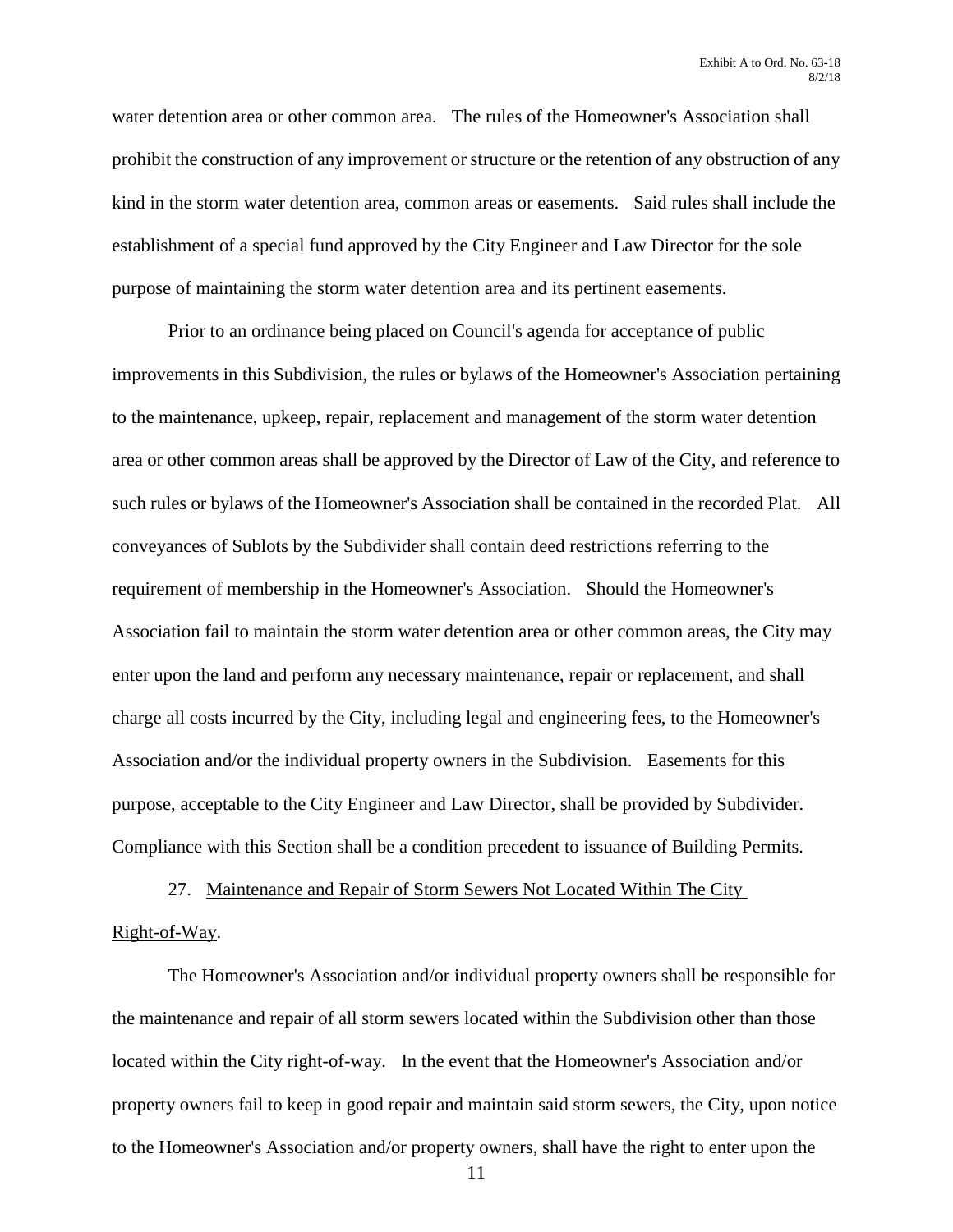Subdivision lands and perform any repairs deemed necessary to avoid or abate any conditions which obstruct the flow of storm water in order to assure proper drainage. All costs incurred by the City for repairs and maintenance of the storm sewers shall be charged against the Homeowner's Association and/or property owners.

28. Compliance by Subdivider as Condition Precedent to Subsequent Development or Phases.

Subdivider acknowledges and agrees that he will fully comply with all terms and conditions contained herein as a condition precedent for the commencement of any subsequent development or phase of development within the Subdivision and the City may withhold approval of any such subsequent development or public improvements until such time as the Subdivider fulfills all the terms, conditions and requirements set out herein. Except for items which may by their terms herein be completed after the acceptance by the City of dedication of the Subdivision, Subdivider will be deemed to have complied with and satisfied all of terms and conditions contained herein upon acceptance by the City of dedication of the Subdivision

29. Inspection and Maintenance Agreement.

In accordance with ACO §1050.08(d), an Inspection and Maintenance Agreement must be accepted by the City Engineer prior to the passage of an Ordinance authorizing the final plat and Subdivider<sup>2</sup>'s Agreement for this phase of the subdivision.

30. License to Enter Upon Private Streets, Driveways, and Parking Areas.

Subdivider herein agrees to grant to the City of Avon (i.e., Fire Department, Police Department, Service Department and the like), a license to enter upon any private streets, driveways, or parking areas within the Subdivision for the purposes of carrying out patrolling and security and necessary governmental functions. While present on said private premises, public employees or agents for the various departments shall have those rights, privileges, defenses and immunities granted City employees set forth in Ohio Revised Code including but not limited to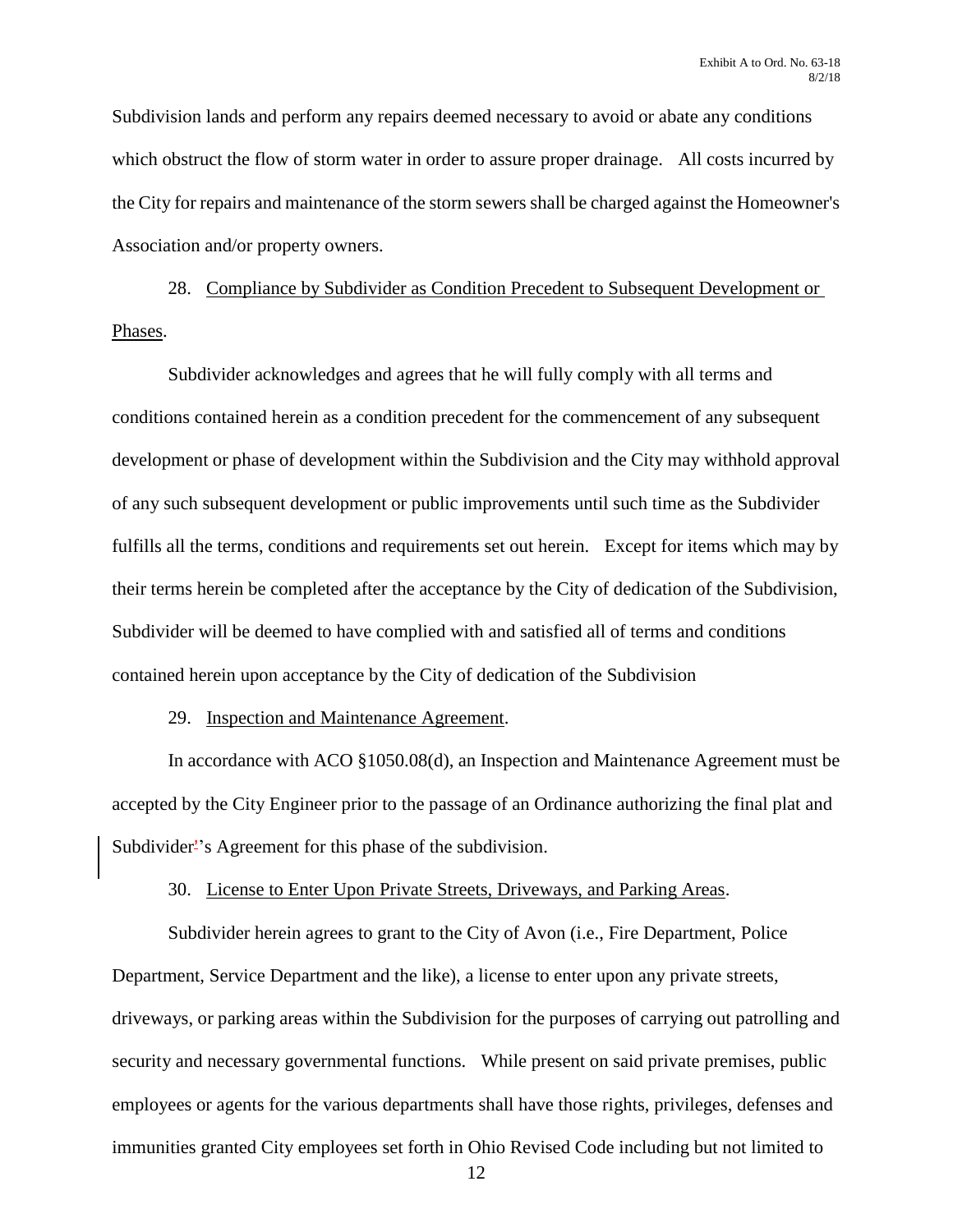Chapter 2744.

#### 31. Breach of Contract.

The Subdivider further agrees that any violation of or non-compliance with any of the provisions and stipulations of this Agreement shall constitute a breach of contract. A breach of contract shall also be deemed to have occurred in the event of the Subdivider's failure to perform work at the Subdivision in accordance with the terms of this Agreement, the Subdivider's insolvency, appointment of a receiver, filing of a voluntary or involuntary petition in bankruptcy, the commencement of a foreclosure proceeding of a lien against the Subdivision property, or its conveyance in lieu of foreclosure. The City agrees that in the event of a breach, it shall provide Subdivider with notice thereof in writing. Should Subdivider fail to remedy the breach to the satisfaction of the City within Thirty (30) days after receiving notice thereof from the City, the Engineer of the City shall have the right to stop the work forthwith and use Subdivider's guarantees for such purpose and require Subdivider to pay any additional amount required to complete the work.

# 32. Preservation and Restoration of Property.

Subdivider shall maintain the work during construction and until final acceptance. This maintenance shall constitute continuous and effective work prosecuted as required with adequate equipment and forces to the end that the roadbeds, road surfaces and structures are kept in satisfactory condition at all times.

Subdivider shall be responsible for all damage or injury to property of any character, including roadbeds and road surfaces, during the prosecution of the work, resulting from any act, omission, neglect or misconduct in its manner of method of executing said work satisfactorily, or due to its non-execution of said work, or at any time due to defective work or materials, and said responsibility shall not be released until the work shall have been completed and accepted. When or where any direct or indirect damage or injury is done to public or private property by or on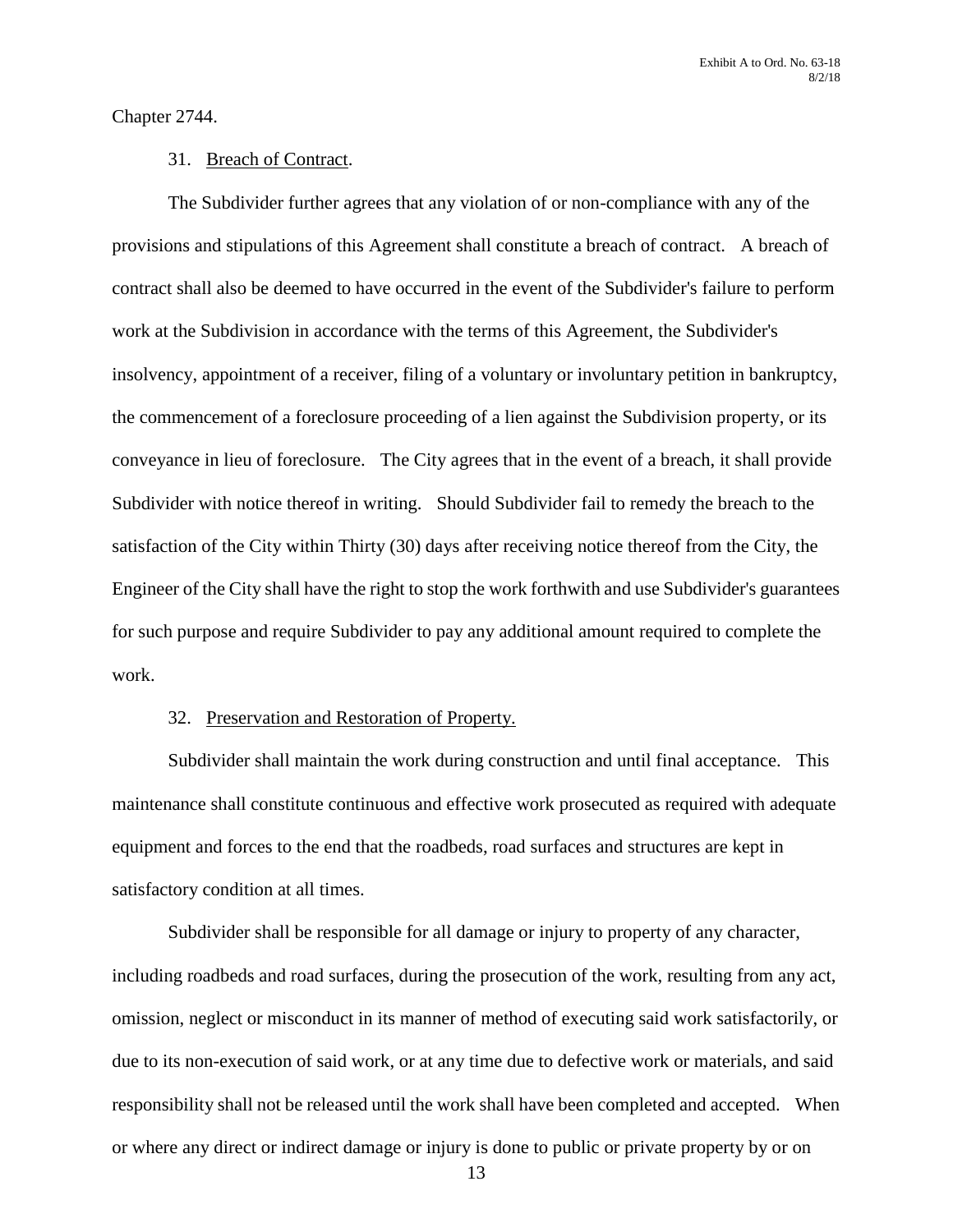account of any act, omission, neglect or misconduct in the execution of the work or in consequence of the non-execution thereof on the part of contractor, it shall restore, at its own expense, such property to a condition similar or equal to that existing before such damage or injury was done, by repairing, rebuilding, or otherwise restoring as may be directed, or shall make good such damage or injury, in an acceptable manner.

In the event of any damage or injury to property as stated herein, all deposits and financial guarantees set forth in this Agreement shall be retained by the City and not released until such time as the appropriate repairs are made and acceptable to the City Engineer and Law Director.

33. Ingress and Egress.

Subdivider shall restrict all movement of loads, vehicles and other equipment into and from site in strict accordance with a route approved by the City Service Director.

34. Cleaning Up.

During the construction, the Subdivider shall keep the site of the work and adjacent premises as free from material, debris and rubbish as is practicable and shall remove this waste entirely and at once, if, in the opinion of the City, such material, debris or rubbish constitutes a nuisance, a safety hazard or is objectionable in any way to the public.

Upon completion and before final acceptance of the work, the Subdivider shall remove from the site of the work and adjacent premises all machinery, equipment, surplus materials, false work, excavated and useless materials, rubbish, temporary buildings, barricades and signs, and shall restore the site to the same general conditions that existed prior to the commencement of its operations.

The Subdivider shall clean off all cement streaks or drippings, paint smears or drippings, rust stains, oil, grease, dirt, and any other foreign materials deposited or accumulated on any portion of its work, or existing work, due to its operations.

In the event Subdivider fails to comply as set forth herein, the City shall perform the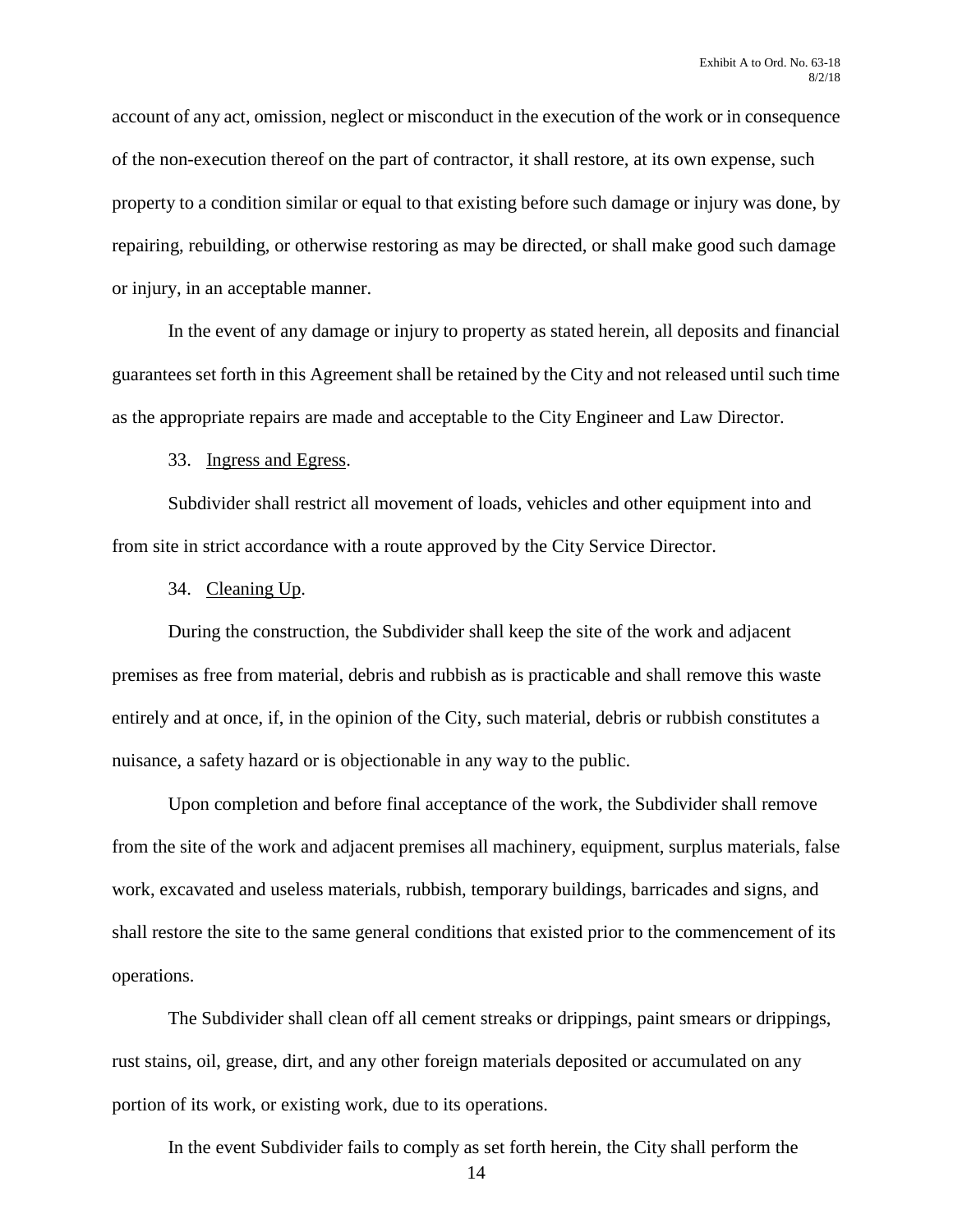necessary work to accomplish the clean up set forth herein and shall charge the Subdivider for said work.

In the event of non-compliance as stated herein, all deposits and financial guarantees set forth in this Agreement shall be subject to being retained in an appropriate amount by the City and not released until such time as the appropriate clean up is made and acceptable to the City Engineer and Law Director.

# 35. Warranty Against Defects.

Subdivider shall warrant all Subdivision public improvements to be free from defects and shall make all necessary repairs or modification to the Subdivision for a period of Three (3) years from acceptance of dedication of public improvements of the final phase of the Subdivision by the City of Avon. If the Subdivider fails to meet the warranty obligations in a timely manner, the City of Avon may contract with any other party for the necessary work or use its own employees to perform the work and to be reimbursed by the Subdivider or, if sufficient funds are available, to draw upon the financial guarantees provided in this Agreement.

#### 36. City Ordinance and Regulations, Survival of Agreement, Non-Waiver.

Nothing in this Subdivider's Agreement shall constitute a waiver of the rights of the Parties, including local government sovereign immunity. All City Ordinances and Regulations not inconsistent with this Agreement shall remain in full force and effect, and shall be binding upon and control construction and development of the Subdivision, and nothing contained in this Agreement, nor acceptance of dedication of public improvements by the City, shall limit the effect of same, including, but not limited to, design and construction, planting of trees, street lighting, conveyance of required easements, payment of storm drainage fees, park fees, sewer tap fees, and any other requirements of the Codified Ordinances of the City.

# 37. A.D.A. Compliance.

Subdivider shall fully comply with all relevant requirements of the Americans with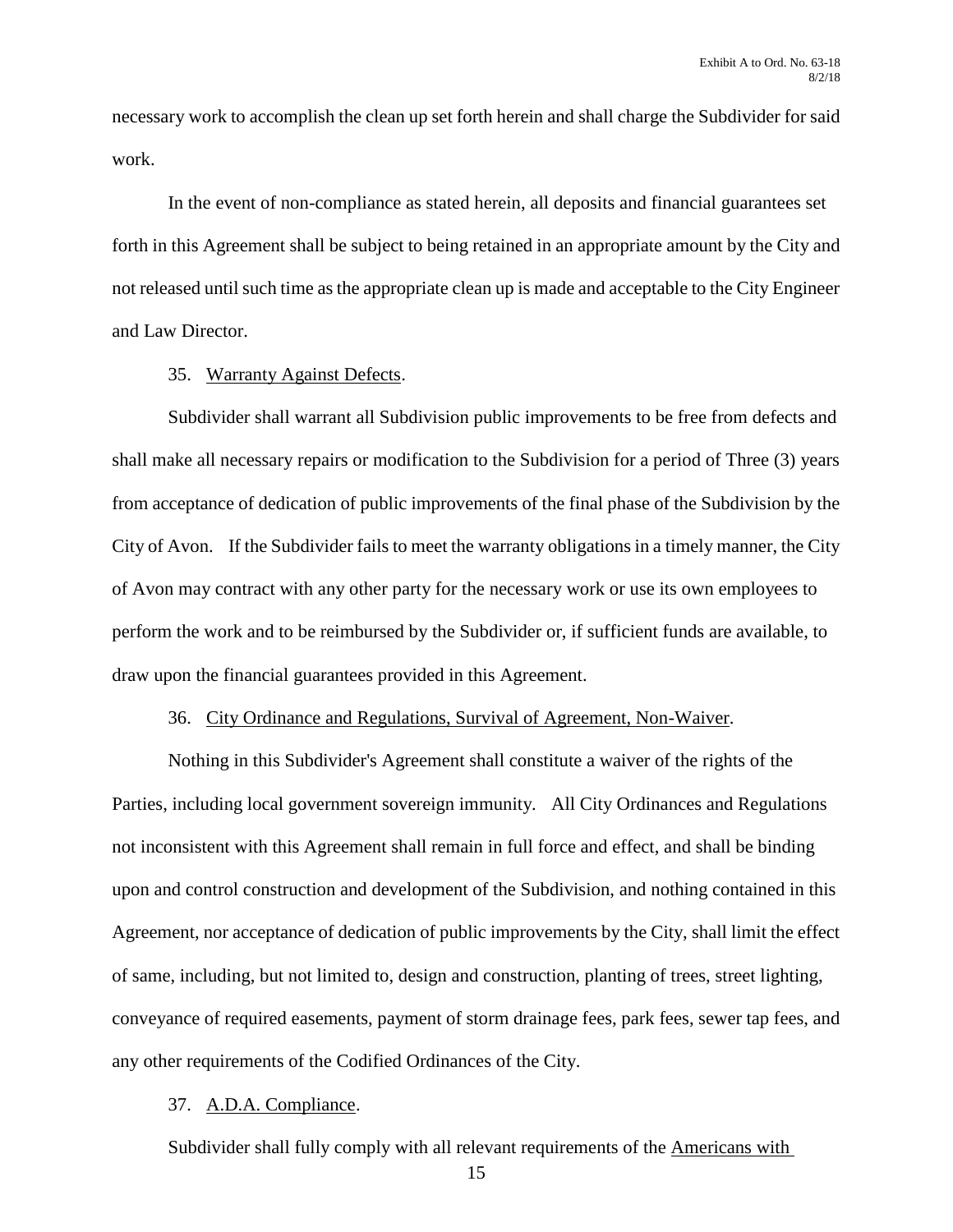Disabilities Act and all site public improvements subject to this law must be approved prior to construction by the City of Avon A.D.A. Coordinator.

# 38. Severability Clause.

If any part, clause, provision or condition of this Subdivider's Agreement is held to be void, invalid, or inoperative, such party, clause, provision or condition will be severed and will not render invalid the remaining portions of this Agreement.

# 39. Obligation to Notify.

Subdivider shall notify, in writing, any transferee of the Subdivision or any developer of a lot located in the Subdivision of the existence, terms and conditions contained in this Agreement and any easements or restrictions required hereunder. The Subdivider should provide the City with a copy of said written notification immediately thereafter.

# 40. Addresses of Parties for Purpose of Notice.

All notices and communications between parties pursuant to this Agreement shall be made upon the City through the Office of the Mayor at Avon City Hall, 36080 Chester Road, Avon, Ohio 44011, and upon the Subdivider at 27500 Detroit Road, Suite 300, Westlake, Ohio, 44145.

# 41. Parties Bound.

This Agreement shall be binding upon and inure to the benefit of the Subdivider, its builders, contractors, subcontractors, its heirs, executors, administrators, agents and assigns, and shall further be binding upon and inure to the City and its assigns.

# 42. Modification or Amendment.

This Subdivider's Agreement shall not be modified, amended or assigned except by a written instrument signed by Subdivider, the Subdivider's Assignee, and the Mayor or other authorized agent of the City of Avon and approved by vote of a majority of the members of City Council.